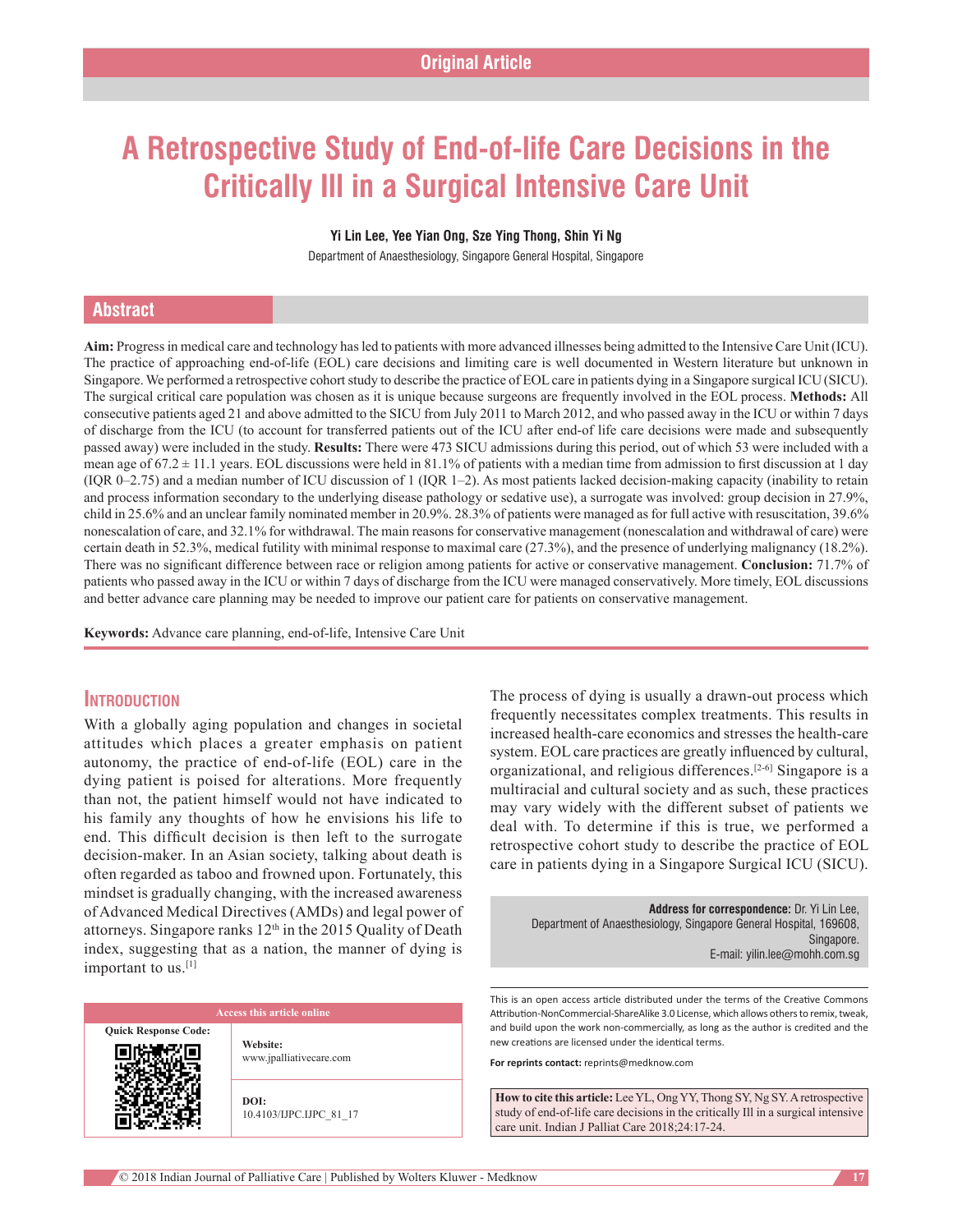It is believed that this data will help to guide and improve end-of-life care in the intensive care setting by helping clinicians develop an EOL care model relevant to local values and practice in Singapore, so as to deliver rational and cost‑effective critical care.

# **METHODS**

## **Study design**

The study was performed in the SICU of a tertiary public hospital (Singapore General Hospital) in Singapore. The SICU comprises a 10‑bed unit in which all surgical patients with the exception of neurosurgical and cardiothoracic patients were warded in. The study center follows a closed model of care, led by a full-time intensivist Anesthesiologist. There is an on-duty specialist registrar at all times, and the nursing ratio was 1:1–2. The surgical critical care population was chosen as it represents a unique situation where the surgeons are frequently involved in the EOL process. Surgical "buy‑in" is a concept described where surgeons discuss with high-risk patients their commitment to postoperative care before surgery. This can sometimes interfere with their care in the ICU as there may be differences in care goals with the intensivists.[7]

In our ICU, all admissions have to be approved either by the intensivist or on-duty specialist registrar. New admissions are cared for as for full active resuscitation until an EOL care decision was made by the intensivist and/or in conjunction with the family.

Ethics approval was obtained by the Local Ethics Committee. The requirement for informed consent was waived as no interventions or procedures were performed on patients.

## **Inclusion and exclusion criteria**

All patients aged 21 and above admitted to the SICU, Singapore General Hospital, Singapore from July 2011 to March 2012, and who passed away in the ICU or within 7 days of discharge from the ICU, were included in the study. We chose to follow patients up to 7 days of discharge from the ICU as patients on conservative measures may be transferred out and pass away in the general ward after the EOL decisions are made.

Patients were excluded if they were <21 years old or had missing case notes.

## **Definitions**

In our ICU, we usually classify our goals of care as per the following:

- Active management includes full resuscitation with or without cardiopulmonary resuscitation (CPR)
	- "Full with CPR": all interventions required to sustain life including the use of CPR, vasopressors, antibiotics, ventilation, and renal replacement therapy will be provided to the patient
	- "Full except CPR": as for "full with CPR" but CPR will not be administered
- Conservative management includes withdrawal and nonescalation of therapy
	- "Nonescalation/Withholding": to avoid initiation of new therapy or escalation of existing treatment currently prescribed. CPR will not be performed
	- "Withdrawal": to stop all life‑sustaining interventions that are being performed, but treatment aimed at palliation is allowed to continue.

The reasons for the above goals of care are divided into:

- "Certain death": where death is imminent regardless of medical therapy administered
- "Medical futility": deemed by the attending clinician to be when the patient does not have a realistic chance of response and may be applicable even when death is not imminent.

## **Data collection methods**

Patients were identified from the SICU admission book and data were extracted from case sheets and electronic data by the investigators.

Baseline demographics including age, gender, race, religion, premorbid status, ICU length of stay, origin of admission(elective/ emergency surgery, general ward, and emergency department) and systems‑based chronic diseases were collected.

We obtained data about the type of ICU care provided to the patient(use of inotropes, presence of tracheostomy, administration of total parenteral nutrition (TPN), ventilator-assisted ventilation, use of renal replacement therapy, and transfusion of blood products) during the course of the patient's ICU stay as well as the care provided at the time of death.

Documented discussions with the patient and/or surrogate were recorded and information with regard to who the surrogate decision-maker was, which member(s) of the ICU team were involved, the mental capacity of the patient, presence of an AMD, patient's verbalized EOL care goals (if any), treatment goals, and their reasons were included in this study.

## **Statistical analysis**

Statistical analysis was performed using IBM SPSS version 23 (Armonk, NY: IBM Corp). Patients were divided into active and conservative groups for subgroup analysis. Those in the active group included patients who were managed as for full with CPR and full except CPR while those in the conservative group included those who were managed as for nonescalation/ withholding and withdrawal. Comparisons of categorical data and proportion were performed using the Chi-squared or Fisher's Exact Test when appropriate. Parametric continuous variables were compared using the Student's *t*‑test. Nonparametric variables were compared using the Wilcoxon rank– sum test. Missing data were excluded from the analysis.

# **Results**

## **Patient characteristics**

Four hundred and seventy‑three patients were admitted to the ICU during the study period. Out of this, 53 patients were recruited in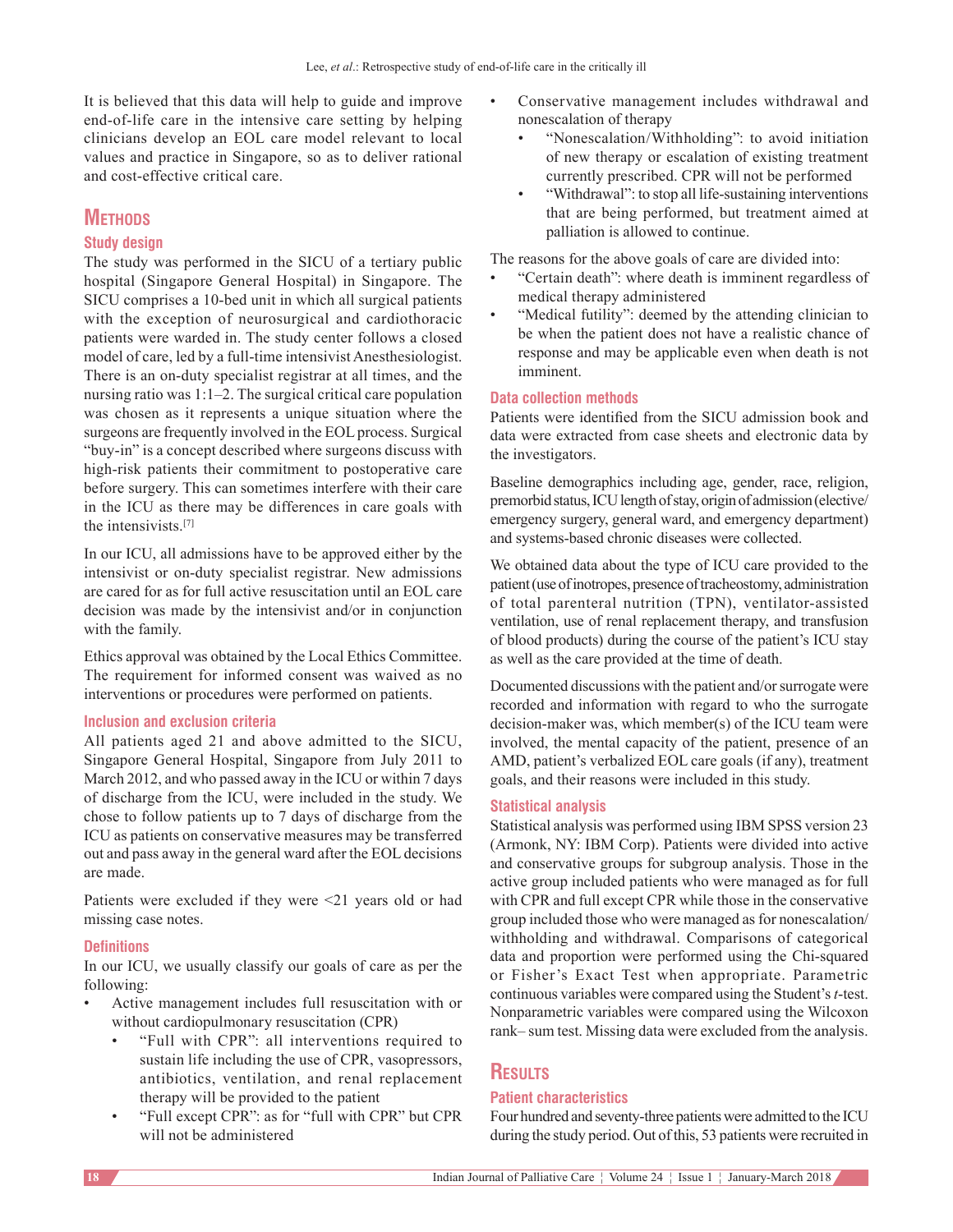| $\pmb{P}$<br>Primary cohort $(n=53)$<br><b>EOL management</b><br>Conservative $(n=38)$<br>Active $(n=15)$<br>$67.2 \pm 11.1$<br>$67.9 \pm 10.4$<br>$66.9 \pm 11.5$<br>Age (mean±SD), year<br>0.78<br>Male, $n$ $(\%)$<br>24(45.3)<br>6(40)<br>18 (47.3)<br>0.76<br>Race, $n$ (%)<br>Chinese<br>13 (86.7)<br>41 (77.4)<br>28 (73.7)<br>0.44<br>Malay<br>6(11.3)<br>2(13.3)<br>4(10.5)<br>Indian<br>$\boldsymbol{0}$<br>1(1.9)<br>1(2.6)<br>Others<br>$\boldsymbol{0}$<br>5(9.4)<br>5(13.2)<br>Religion, $n$ (%)<br>Free thinker<br>0.86<br>6(11.3)<br>3(21.4)<br>3(8.6)<br>Christian<br>8(15.1)<br>6(17.1)<br>2(14.3)<br>Taoism<br>5(9.4)<br>1(7.1)<br>4(11.4)<br>Buddhism<br>23(43.3)<br>7(50)<br>16(45.7)<br>Hindu<br>$\boldsymbol{0}$<br>1(1.9)<br>1(2.9)<br>Islam<br>5(9.4)<br>1(7.1)<br>4(11.4)<br>Others<br>$\boldsymbol{0}$<br>1(2.9)<br>1(1.9)<br>Missing data<br>4(7.5)<br>Marital status, $n$ (%)<br>$\boldsymbol{0}$<br>Single<br>3(8.6)<br>0.64<br>3(5.7)<br>Married<br>29 (54.7)<br>9(60)<br>20(57.1)<br>Widowed<br>16(30.2)<br>5(33.3)<br>11(31.4)<br>Divorced<br>2(3.8)<br>1(6.7)<br>1(2.9)<br>3(5.7)<br>Missing data<br>Private paying status, $n$ (%)<br>0.48<br>11(20.1)<br>2(13.3)<br>9(23.7)<br>Premorbid location, n (%)<br>40(90.1)<br>14(100)<br>Home<br>34 (94.4)<br>0.67<br>Chronic care<br>$\boldsymbol{0}$<br>$\boldsymbol{0}$<br>$\boldsymbol{0}$<br>Acute care<br>1(1.9)<br>$\boldsymbol{0}$<br>1(2.8)<br>$\boldsymbol{0}$<br>Stepdown<br>1(1.9)<br>1(2.8)<br>Missing data<br>3(5.7)<br>Premorbid living condition (if home), $n$ (%)<br>11(84.6)<br>40(83.3)<br>29 (90.6)<br>Family<br>0.40<br>3(6.3)<br>1(7.7)<br>2(6.3)<br>Friend<br>1(2.1)<br>$\boldsymbol{0}$<br>1(7.7)<br>Alone<br>1(2.1)<br>$\boldsymbol{0}$<br>1(3.1)<br>Caregiver<br>3(6.3)<br>Missing data<br>Premorbid functional status, $n$ (%)<br>0.16<br>Independent<br>36(67.9)<br>12(85.7)<br>24 (64.9)<br>Partial<br>13(24.5)<br>1(7.1)<br>12(32.4)<br>Dependent<br>2(3.8)<br>1(2.7)<br>1(7.1)<br>Missing data<br>2(3.8)<br>Primary team, $n$ (%)<br>General surgery<br>45 (84.9)<br>9(64.3)<br>20(55.6)<br>0.56<br>Colorectal<br>8(15.1)<br>6(16.7)<br>2(14.3)<br>Vascular<br>8(15.1)<br>3(21.4)<br>5(13.9)<br>4(7.5)<br>Orthopedics<br>$\boldsymbol{0}$<br>4(11.1)<br><b>ENT</b><br>$\boldsymbol{0}$<br>2(3.8)<br>2(5.6)<br>$\boldsymbol{0}$<br>Obstetrics/gynecology/plastics<br>02(3.8)<br>$\mathbf{0}$<br>Missing data<br>Source of admission, $n$ (%)<br>1(7.1)<br>3(8.3)<br>0.57<br>Emergency department<br>4(7.5)<br>Ward<br>30(56.6)<br>10(71.4)<br>20(55.6)<br>Emergency postoperative<br>16(30.2)<br>13(36.1)<br>3(21.4) | Table 1: Baseline demographics of patients |  |  |  |
|-----------------------------------------------------------------------------------------------------------------------------------------------------------------------------------------------------------------------------------------------------------------------------------------------------------------------------------------------------------------------------------------------------------------------------------------------------------------------------------------------------------------------------------------------------------------------------------------------------------------------------------------------------------------------------------------------------------------------------------------------------------------------------------------------------------------------------------------------------------------------------------------------------------------------------------------------------------------------------------------------------------------------------------------------------------------------------------------------------------------------------------------------------------------------------------------------------------------------------------------------------------------------------------------------------------------------------------------------------------------------------------------------------------------------------------------------------------------------------------------------------------------------------------------------------------------------------------------------------------------------------------------------------------------------------------------------------------------------------------------------------------------------------------------------------------------------------------------------------------------------------------------------------------------------------------------------------------------------------------------------------------------------------------------------------------------------------------------------------------------------------------------------------------------------------------------------------------------------------------------------------------------------------------------------------------------------------------------------------------------------------------------------------------------------------------------------------------------------------------------------------------------------------------------------------------------------------------------------------------------------------------|--------------------------------------------|--|--|--|
|                                                                                                                                                                                                                                                                                                                                                                                                                                                                                                                                                                                                                                                                                                                                                                                                                                                                                                                                                                                                                                                                                                                                                                                                                                                                                                                                                                                                                                                                                                                                                                                                                                                                                                                                                                                                                                                                                                                                                                                                                                                                                                                                                                                                                                                                                                                                                                                                                                                                                                                                                                                                                                   |                                            |  |  |  |
|                                                                                                                                                                                                                                                                                                                                                                                                                                                                                                                                                                                                                                                                                                                                                                                                                                                                                                                                                                                                                                                                                                                                                                                                                                                                                                                                                                                                                                                                                                                                                                                                                                                                                                                                                                                                                                                                                                                                                                                                                                                                                                                                                                                                                                                                                                                                                                                                                                                                                                                                                                                                                                   |                                            |  |  |  |
|                                                                                                                                                                                                                                                                                                                                                                                                                                                                                                                                                                                                                                                                                                                                                                                                                                                                                                                                                                                                                                                                                                                                                                                                                                                                                                                                                                                                                                                                                                                                                                                                                                                                                                                                                                                                                                                                                                                                                                                                                                                                                                                                                                                                                                                                                                                                                                                                                                                                                                                                                                                                                                   |                                            |  |  |  |
|                                                                                                                                                                                                                                                                                                                                                                                                                                                                                                                                                                                                                                                                                                                                                                                                                                                                                                                                                                                                                                                                                                                                                                                                                                                                                                                                                                                                                                                                                                                                                                                                                                                                                                                                                                                                                                                                                                                                                                                                                                                                                                                                                                                                                                                                                                                                                                                                                                                                                                                                                                                                                                   |                                            |  |  |  |
|                                                                                                                                                                                                                                                                                                                                                                                                                                                                                                                                                                                                                                                                                                                                                                                                                                                                                                                                                                                                                                                                                                                                                                                                                                                                                                                                                                                                                                                                                                                                                                                                                                                                                                                                                                                                                                                                                                                                                                                                                                                                                                                                                                                                                                                                                                                                                                                                                                                                                                                                                                                                                                   |                                            |  |  |  |
|                                                                                                                                                                                                                                                                                                                                                                                                                                                                                                                                                                                                                                                                                                                                                                                                                                                                                                                                                                                                                                                                                                                                                                                                                                                                                                                                                                                                                                                                                                                                                                                                                                                                                                                                                                                                                                                                                                                                                                                                                                                                                                                                                                                                                                                                                                                                                                                                                                                                                                                                                                                                                                   |                                            |  |  |  |
|                                                                                                                                                                                                                                                                                                                                                                                                                                                                                                                                                                                                                                                                                                                                                                                                                                                                                                                                                                                                                                                                                                                                                                                                                                                                                                                                                                                                                                                                                                                                                                                                                                                                                                                                                                                                                                                                                                                                                                                                                                                                                                                                                                                                                                                                                                                                                                                                                                                                                                                                                                                                                                   |                                            |  |  |  |
|                                                                                                                                                                                                                                                                                                                                                                                                                                                                                                                                                                                                                                                                                                                                                                                                                                                                                                                                                                                                                                                                                                                                                                                                                                                                                                                                                                                                                                                                                                                                                                                                                                                                                                                                                                                                                                                                                                                                                                                                                                                                                                                                                                                                                                                                                                                                                                                                                                                                                                                                                                                                                                   |                                            |  |  |  |
|                                                                                                                                                                                                                                                                                                                                                                                                                                                                                                                                                                                                                                                                                                                                                                                                                                                                                                                                                                                                                                                                                                                                                                                                                                                                                                                                                                                                                                                                                                                                                                                                                                                                                                                                                                                                                                                                                                                                                                                                                                                                                                                                                                                                                                                                                                                                                                                                                                                                                                                                                                                                                                   |                                            |  |  |  |
|                                                                                                                                                                                                                                                                                                                                                                                                                                                                                                                                                                                                                                                                                                                                                                                                                                                                                                                                                                                                                                                                                                                                                                                                                                                                                                                                                                                                                                                                                                                                                                                                                                                                                                                                                                                                                                                                                                                                                                                                                                                                                                                                                                                                                                                                                                                                                                                                                                                                                                                                                                                                                                   |                                            |  |  |  |
|                                                                                                                                                                                                                                                                                                                                                                                                                                                                                                                                                                                                                                                                                                                                                                                                                                                                                                                                                                                                                                                                                                                                                                                                                                                                                                                                                                                                                                                                                                                                                                                                                                                                                                                                                                                                                                                                                                                                                                                                                                                                                                                                                                                                                                                                                                                                                                                                                                                                                                                                                                                                                                   |                                            |  |  |  |
|                                                                                                                                                                                                                                                                                                                                                                                                                                                                                                                                                                                                                                                                                                                                                                                                                                                                                                                                                                                                                                                                                                                                                                                                                                                                                                                                                                                                                                                                                                                                                                                                                                                                                                                                                                                                                                                                                                                                                                                                                                                                                                                                                                                                                                                                                                                                                                                                                                                                                                                                                                                                                                   |                                            |  |  |  |
|                                                                                                                                                                                                                                                                                                                                                                                                                                                                                                                                                                                                                                                                                                                                                                                                                                                                                                                                                                                                                                                                                                                                                                                                                                                                                                                                                                                                                                                                                                                                                                                                                                                                                                                                                                                                                                                                                                                                                                                                                                                                                                                                                                                                                                                                                                                                                                                                                                                                                                                                                                                                                                   |                                            |  |  |  |
|                                                                                                                                                                                                                                                                                                                                                                                                                                                                                                                                                                                                                                                                                                                                                                                                                                                                                                                                                                                                                                                                                                                                                                                                                                                                                                                                                                                                                                                                                                                                                                                                                                                                                                                                                                                                                                                                                                                                                                                                                                                                                                                                                                                                                                                                                                                                                                                                                                                                                                                                                                                                                                   |                                            |  |  |  |
|                                                                                                                                                                                                                                                                                                                                                                                                                                                                                                                                                                                                                                                                                                                                                                                                                                                                                                                                                                                                                                                                                                                                                                                                                                                                                                                                                                                                                                                                                                                                                                                                                                                                                                                                                                                                                                                                                                                                                                                                                                                                                                                                                                                                                                                                                                                                                                                                                                                                                                                                                                                                                                   |                                            |  |  |  |
|                                                                                                                                                                                                                                                                                                                                                                                                                                                                                                                                                                                                                                                                                                                                                                                                                                                                                                                                                                                                                                                                                                                                                                                                                                                                                                                                                                                                                                                                                                                                                                                                                                                                                                                                                                                                                                                                                                                                                                                                                                                                                                                                                                                                                                                                                                                                                                                                                                                                                                                                                                                                                                   |                                            |  |  |  |
|                                                                                                                                                                                                                                                                                                                                                                                                                                                                                                                                                                                                                                                                                                                                                                                                                                                                                                                                                                                                                                                                                                                                                                                                                                                                                                                                                                                                                                                                                                                                                                                                                                                                                                                                                                                                                                                                                                                                                                                                                                                                                                                                                                                                                                                                                                                                                                                                                                                                                                                                                                                                                                   |                                            |  |  |  |
|                                                                                                                                                                                                                                                                                                                                                                                                                                                                                                                                                                                                                                                                                                                                                                                                                                                                                                                                                                                                                                                                                                                                                                                                                                                                                                                                                                                                                                                                                                                                                                                                                                                                                                                                                                                                                                                                                                                                                                                                                                                                                                                                                                                                                                                                                                                                                                                                                                                                                                                                                                                                                                   |                                            |  |  |  |
|                                                                                                                                                                                                                                                                                                                                                                                                                                                                                                                                                                                                                                                                                                                                                                                                                                                                                                                                                                                                                                                                                                                                                                                                                                                                                                                                                                                                                                                                                                                                                                                                                                                                                                                                                                                                                                                                                                                                                                                                                                                                                                                                                                                                                                                                                                                                                                                                                                                                                                                                                                                                                                   |                                            |  |  |  |
|                                                                                                                                                                                                                                                                                                                                                                                                                                                                                                                                                                                                                                                                                                                                                                                                                                                                                                                                                                                                                                                                                                                                                                                                                                                                                                                                                                                                                                                                                                                                                                                                                                                                                                                                                                                                                                                                                                                                                                                                                                                                                                                                                                                                                                                                                                                                                                                                                                                                                                                                                                                                                                   |                                            |  |  |  |
|                                                                                                                                                                                                                                                                                                                                                                                                                                                                                                                                                                                                                                                                                                                                                                                                                                                                                                                                                                                                                                                                                                                                                                                                                                                                                                                                                                                                                                                                                                                                                                                                                                                                                                                                                                                                                                                                                                                                                                                                                                                                                                                                                                                                                                                                                                                                                                                                                                                                                                                                                                                                                                   |                                            |  |  |  |
|                                                                                                                                                                                                                                                                                                                                                                                                                                                                                                                                                                                                                                                                                                                                                                                                                                                                                                                                                                                                                                                                                                                                                                                                                                                                                                                                                                                                                                                                                                                                                                                                                                                                                                                                                                                                                                                                                                                                                                                                                                                                                                                                                                                                                                                                                                                                                                                                                                                                                                                                                                                                                                   |                                            |  |  |  |
|                                                                                                                                                                                                                                                                                                                                                                                                                                                                                                                                                                                                                                                                                                                                                                                                                                                                                                                                                                                                                                                                                                                                                                                                                                                                                                                                                                                                                                                                                                                                                                                                                                                                                                                                                                                                                                                                                                                                                                                                                                                                                                                                                                                                                                                                                                                                                                                                                                                                                                                                                                                                                                   |                                            |  |  |  |
|                                                                                                                                                                                                                                                                                                                                                                                                                                                                                                                                                                                                                                                                                                                                                                                                                                                                                                                                                                                                                                                                                                                                                                                                                                                                                                                                                                                                                                                                                                                                                                                                                                                                                                                                                                                                                                                                                                                                                                                                                                                                                                                                                                                                                                                                                                                                                                                                                                                                                                                                                                                                                                   |                                            |  |  |  |
|                                                                                                                                                                                                                                                                                                                                                                                                                                                                                                                                                                                                                                                                                                                                                                                                                                                                                                                                                                                                                                                                                                                                                                                                                                                                                                                                                                                                                                                                                                                                                                                                                                                                                                                                                                                                                                                                                                                                                                                                                                                                                                                                                                                                                                                                                                                                                                                                                                                                                                                                                                                                                                   |                                            |  |  |  |
|                                                                                                                                                                                                                                                                                                                                                                                                                                                                                                                                                                                                                                                                                                                                                                                                                                                                                                                                                                                                                                                                                                                                                                                                                                                                                                                                                                                                                                                                                                                                                                                                                                                                                                                                                                                                                                                                                                                                                                                                                                                                                                                                                                                                                                                                                                                                                                                                                                                                                                                                                                                                                                   |                                            |  |  |  |
|                                                                                                                                                                                                                                                                                                                                                                                                                                                                                                                                                                                                                                                                                                                                                                                                                                                                                                                                                                                                                                                                                                                                                                                                                                                                                                                                                                                                                                                                                                                                                                                                                                                                                                                                                                                                                                                                                                                                                                                                                                                                                                                                                                                                                                                                                                                                                                                                                                                                                                                                                                                                                                   |                                            |  |  |  |
|                                                                                                                                                                                                                                                                                                                                                                                                                                                                                                                                                                                                                                                                                                                                                                                                                                                                                                                                                                                                                                                                                                                                                                                                                                                                                                                                                                                                                                                                                                                                                                                                                                                                                                                                                                                                                                                                                                                                                                                                                                                                                                                                                                                                                                                                                                                                                                                                                                                                                                                                                                                                                                   |                                            |  |  |  |
|                                                                                                                                                                                                                                                                                                                                                                                                                                                                                                                                                                                                                                                                                                                                                                                                                                                                                                                                                                                                                                                                                                                                                                                                                                                                                                                                                                                                                                                                                                                                                                                                                                                                                                                                                                                                                                                                                                                                                                                                                                                                                                                                                                                                                                                                                                                                                                                                                                                                                                                                                                                                                                   |                                            |  |  |  |
|                                                                                                                                                                                                                                                                                                                                                                                                                                                                                                                                                                                                                                                                                                                                                                                                                                                                                                                                                                                                                                                                                                                                                                                                                                                                                                                                                                                                                                                                                                                                                                                                                                                                                                                                                                                                                                                                                                                                                                                                                                                                                                                                                                                                                                                                                                                                                                                                                                                                                                                                                                                                                                   |                                            |  |  |  |
|                                                                                                                                                                                                                                                                                                                                                                                                                                                                                                                                                                                                                                                                                                                                                                                                                                                                                                                                                                                                                                                                                                                                                                                                                                                                                                                                                                                                                                                                                                                                                                                                                                                                                                                                                                                                                                                                                                                                                                                                                                                                                                                                                                                                                                                                                                                                                                                                                                                                                                                                                                                                                                   |                                            |  |  |  |
|                                                                                                                                                                                                                                                                                                                                                                                                                                                                                                                                                                                                                                                                                                                                                                                                                                                                                                                                                                                                                                                                                                                                                                                                                                                                                                                                                                                                                                                                                                                                                                                                                                                                                                                                                                                                                                                                                                                                                                                                                                                                                                                                                                                                                                                                                                                                                                                                                                                                                                                                                                                                                                   |                                            |  |  |  |
|                                                                                                                                                                                                                                                                                                                                                                                                                                                                                                                                                                                                                                                                                                                                                                                                                                                                                                                                                                                                                                                                                                                                                                                                                                                                                                                                                                                                                                                                                                                                                                                                                                                                                                                                                                                                                                                                                                                                                                                                                                                                                                                                                                                                                                                                                                                                                                                                                                                                                                                                                                                                                                   |                                            |  |  |  |
|                                                                                                                                                                                                                                                                                                                                                                                                                                                                                                                                                                                                                                                                                                                                                                                                                                                                                                                                                                                                                                                                                                                                                                                                                                                                                                                                                                                                                                                                                                                                                                                                                                                                                                                                                                                                                                                                                                                                                                                                                                                                                                                                                                                                                                                                                                                                                                                                                                                                                                                                                                                                                                   |                                            |  |  |  |
|                                                                                                                                                                                                                                                                                                                                                                                                                                                                                                                                                                                                                                                                                                                                                                                                                                                                                                                                                                                                                                                                                                                                                                                                                                                                                                                                                                                                                                                                                                                                                                                                                                                                                                                                                                                                                                                                                                                                                                                                                                                                                                                                                                                                                                                                                                                                                                                                                                                                                                                                                                                                                                   |                                            |  |  |  |
|                                                                                                                                                                                                                                                                                                                                                                                                                                                                                                                                                                                                                                                                                                                                                                                                                                                                                                                                                                                                                                                                                                                                                                                                                                                                                                                                                                                                                                                                                                                                                                                                                                                                                                                                                                                                                                                                                                                                                                                                                                                                                                                                                                                                                                                                                                                                                                                                                                                                                                                                                                                                                                   |                                            |  |  |  |
|                                                                                                                                                                                                                                                                                                                                                                                                                                                                                                                                                                                                                                                                                                                                                                                                                                                                                                                                                                                                                                                                                                                                                                                                                                                                                                                                                                                                                                                                                                                                                                                                                                                                                                                                                                                                                                                                                                                                                                                                                                                                                                                                                                                                                                                                                                                                                                                                                                                                                                                                                                                                                                   |                                            |  |  |  |
|                                                                                                                                                                                                                                                                                                                                                                                                                                                                                                                                                                                                                                                                                                                                                                                                                                                                                                                                                                                                                                                                                                                                                                                                                                                                                                                                                                                                                                                                                                                                                                                                                                                                                                                                                                                                                                                                                                                                                                                                                                                                                                                                                                                                                                                                                                                                                                                                                                                                                                                                                                                                                                   |                                            |  |  |  |
|                                                                                                                                                                                                                                                                                                                                                                                                                                                                                                                                                                                                                                                                                                                                                                                                                                                                                                                                                                                                                                                                                                                                                                                                                                                                                                                                                                                                                                                                                                                                                                                                                                                                                                                                                                                                                                                                                                                                                                                                                                                                                                                                                                                                                                                                                                                                                                                                                                                                                                                                                                                                                                   |                                            |  |  |  |
|                                                                                                                                                                                                                                                                                                                                                                                                                                                                                                                                                                                                                                                                                                                                                                                                                                                                                                                                                                                                                                                                                                                                                                                                                                                                                                                                                                                                                                                                                                                                                                                                                                                                                                                                                                                                                                                                                                                                                                                                                                                                                                                                                                                                                                                                                                                                                                                                                                                                                                                                                                                                                                   |                                            |  |  |  |
|                                                                                                                                                                                                                                                                                                                                                                                                                                                                                                                                                                                                                                                                                                                                                                                                                                                                                                                                                                                                                                                                                                                                                                                                                                                                                                                                                                                                                                                                                                                                                                                                                                                                                                                                                                                                                                                                                                                                                                                                                                                                                                                                                                                                                                                                                                                                                                                                                                                                                                                                                                                                                                   |                                            |  |  |  |
|                                                                                                                                                                                                                                                                                                                                                                                                                                                                                                                                                                                                                                                                                                                                                                                                                                                                                                                                                                                                                                                                                                                                                                                                                                                                                                                                                                                                                                                                                                                                                                                                                                                                                                                                                                                                                                                                                                                                                                                                                                                                                                                                                                                                                                                                                                                                                                                                                                                                                                                                                                                                                                   |                                            |  |  |  |
|                                                                                                                                                                                                                                                                                                                                                                                                                                                                                                                                                                                                                                                                                                                                                                                                                                                                                                                                                                                                                                                                                                                                                                                                                                                                                                                                                                                                                                                                                                                                                                                                                                                                                                                                                                                                                                                                                                                                                                                                                                                                                                                                                                                                                                                                                                                                                                                                                                                                                                                                                                                                                                   |                                            |  |  |  |
|                                                                                                                                                                                                                                                                                                                                                                                                                                                                                                                                                                                                                                                                                                                                                                                                                                                                                                                                                                                                                                                                                                                                                                                                                                                                                                                                                                                                                                                                                                                                                                                                                                                                                                                                                                                                                                                                                                                                                                                                                                                                                                                                                                                                                                                                                                                                                                                                                                                                                                                                                                                                                                   |                                            |  |  |  |
|                                                                                                                                                                                                                                                                                                                                                                                                                                                                                                                                                                                                                                                                                                                                                                                                                                                                                                                                                                                                                                                                                                                                                                                                                                                                                                                                                                                                                                                                                                                                                                                                                                                                                                                                                                                                                                                                                                                                                                                                                                                                                                                                                                                                                                                                                                                                                                                                                                                                                                                                                                                                                                   |                                            |  |  |  |
|                                                                                                                                                                                                                                                                                                                                                                                                                                                                                                                                                                                                                                                                                                                                                                                                                                                                                                                                                                                                                                                                                                                                                                                                                                                                                                                                                                                                                                                                                                                                                                                                                                                                                                                                                                                                                                                                                                                                                                                                                                                                                                                                                                                                                                                                                                                                                                                                                                                                                                                                                                                                                                   |                                            |  |  |  |
|                                                                                                                                                                                                                                                                                                                                                                                                                                                                                                                                                                                                                                                                                                                                                                                                                                                                                                                                                                                                                                                                                                                                                                                                                                                                                                                                                                                                                                                                                                                                                                                                                                                                                                                                                                                                                                                                                                                                                                                                                                                                                                                                                                                                                                                                                                                                                                                                                                                                                                                                                                                                                                   |                                            |  |  |  |
|                                                                                                                                                                                                                                                                                                                                                                                                                                                                                                                                                                                                                                                                                                                                                                                                                                                                                                                                                                                                                                                                                                                                                                                                                                                                                                                                                                                                                                                                                                                                                                                                                                                                                                                                                                                                                                                                                                                                                                                                                                                                                                                                                                                                                                                                                                                                                                                                                                                                                                                                                                                                                                   |                                            |  |  |  |
|                                                                                                                                                                                                                                                                                                                                                                                                                                                                                                                                                                                                                                                                                                                                                                                                                                                                                                                                                                                                                                                                                                                                                                                                                                                                                                                                                                                                                                                                                                                                                                                                                                                                                                                                                                                                                                                                                                                                                                                                                                                                                                                                                                                                                                                                                                                                                                                                                                                                                                                                                                                                                                   |                                            |  |  |  |
|                                                                                                                                                                                                                                                                                                                                                                                                                                                                                                                                                                                                                                                                                                                                                                                                                                                                                                                                                                                                                                                                                                                                                                                                                                                                                                                                                                                                                                                                                                                                                                                                                                                                                                                                                                                                                                                                                                                                                                                                                                                                                                                                                                                                                                                                                                                                                                                                                                                                                                                                                                                                                                   |                                            |  |  |  |
|                                                                                                                                                                                                                                                                                                                                                                                                                                                                                                                                                                                                                                                                                                                                                                                                                                                                                                                                                                                                                                                                                                                                                                                                                                                                                                                                                                                                                                                                                                                                                                                                                                                                                                                                                                                                                                                                                                                                                                                                                                                                                                                                                                                                                                                                                                                                                                                                                                                                                                                                                                                                                                   |                                            |  |  |  |
|                                                                                                                                                                                                                                                                                                                                                                                                                                                                                                                                                                                                                                                                                                                                                                                                                                                                                                                                                                                                                                                                                                                                                                                                                                                                                                                                                                                                                                                                                                                                                                                                                                                                                                                                                                                                                                                                                                                                                                                                                                                                                                                                                                                                                                                                                                                                                                                                                                                                                                                                                                                                                                   |                                            |  |  |  |
|                                                                                                                                                                                                                                                                                                                                                                                                                                                                                                                                                                                                                                                                                                                                                                                                                                                                                                                                                                                                                                                                                                                                                                                                                                                                                                                                                                                                                                                                                                                                                                                                                                                                                                                                                                                                                                                                                                                                                                                                                                                                                                                                                                                                                                                                                                                                                                                                                                                                                                                                                                                                                                   |                                            |  |  |  |
|                                                                                                                                                                                                                                                                                                                                                                                                                                                                                                                                                                                                                                                                                                                                                                                                                                                                                                                                                                                                                                                                                                                                                                                                                                                                                                                                                                                                                                                                                                                                                                                                                                                                                                                                                                                                                                                                                                                                                                                                                                                                                                                                                                                                                                                                                                                                                                                                                                                                                                                                                                                                                                   |                                            |  |  |  |

*Contd...*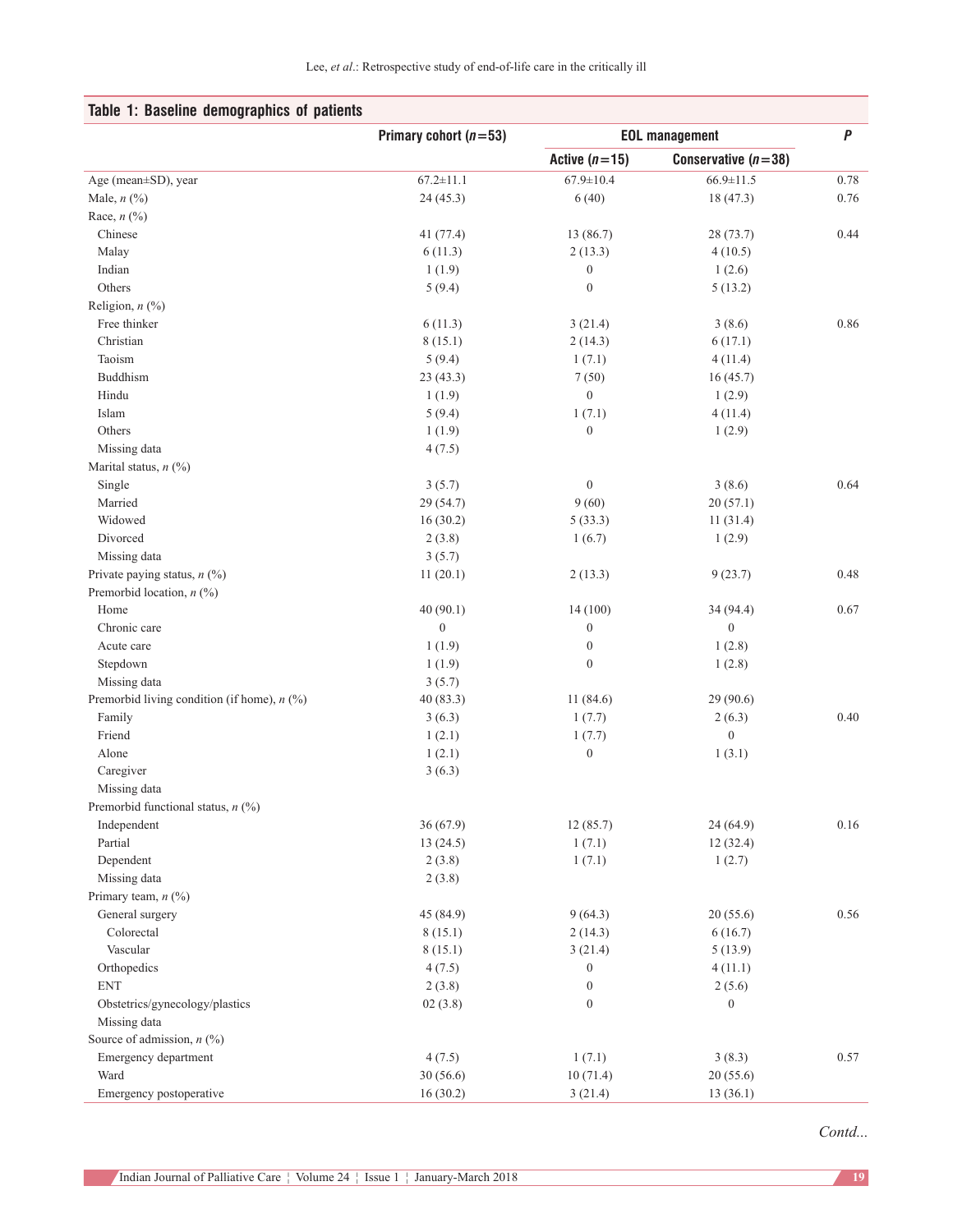| P<br>Conservative $(n=38)$<br>0.57<br>$\Omega$ |
|------------------------------------------------|
|                                                |
|                                                |
|                                                |
|                                                |
|                                                |
| 0.71<br>8(21.1)                                |
| 30(78.9)<br>0.48                               |
| 3(7.9)<br>0.55                                 |
| 0.28<br>$\overline{0}$                         |
| 8(21.1)<br>0.48                                |
| 4(10.5)<br>0.57                                |
| 16(42.1)<br>0.36                               |
| 7(18.4)<br>0.42                                |
| 21(55.3)<br>0.35                               |
|                                                |
| 0.21<br>32(84.2)                               |
| 5(13.2)                                        |
| 1(2.6)                                         |
| 0.71<br>7(18.4)                                |
| $3(2-7)$<br>0.024                              |
| 35(92.1)<br>0.55                               |
| 19(54.3)<br>0.092                              |
|                                                |

## **Table 1: Contd...**

EOL: End‑of‑life, SD: Standard deviation, ENT: Ear‑nose‑throat, ICU: Intensive Care Unit, CPR: Cardiopulmonary resuscitation, IQR: Interquartile range

this study with a mean age of  $67.2 \pm 11.1$  years with the baseline demographics shown in Table 1. Forty-one patients (77.4%) were Chinese with Buddhism the most common religion followed by Christianity. Most patients were independent (36 patients, 67.9%), living at home (40 patients, 90.1%) with their families (40 patients, 83.3%). The main spokesperson decreed at admission was their child (30 patients, 56.6%) and their spouse (15 patients, 28.3%). There was no difference in baseline characteristics between those who had active management and those who were treated conservatively.

Forty-five patients (84.9%) of patients belonged to the general surgery discipline, and most admissions were directly from the ward (30 patients, 56.6%) and the emergency operating theater (16 patients, 30.2%). The comorbidities of the patients are listed in Table 2, and there was no difference in comorbidities in both groups. The number of ICU admissions and before ICU admission CPR did not affect if patients subsequently received active or conservative care. During their ICU stay, 51 patients(96.2%) received mechanical ventilation; 45 patients(84.9%) inotropic support; and 30 patients(56.6%) transfusion of blood products. The death occurred in the ICU in 50 patients (94.3%). The median length of stay to death in the ICU was 2 days(IQR 1–7). Patients who were in the active group were more likely to have a significantly shorter length of ICU stay and a higher likelihood of them requiring a coroner's inquiry compared to those in the conservative group.

## **Frequency and types of end-of-life decisions**

In our study, end-of-life discussions were held in 43 patients (81.1%) [Table 2]. Most discussions were held within the ICU itself with a median number of 1 (IQR 1–2), compared to before and after ICU admission where the median falls to 0. None of the patients studied had an AMD in effect. The surrogate decision-maker of the family was often a group decision (12 patients, 27.9%) followed by the child (11 patients, 25.6%) and an unclear family nominated member(9 patients, 20.9%). In these discussions, the intensivist was frequently involved (39 patients, 90.7%) although involvement by the primary team doctors was surprisingly low at 41.9% (18 patients), nursing at 14.0% (6 patients), and the patient at 4.7% (4 patients). Only 2 patients were documented to have preservation of their mental capacity in the ICU. Mental capacity was determined by the intensivist and involved the patient being lucid and able to retain information and communicate their thoughts. There was no difference in who the surrogate decision-maker was in both groups. Patients' race and religion did not affect their EOL management [Figures 1 and 2]. Patients who had expressed their preference for EOL care were respected for it, and all belonged to the conservative group.

In 88.4% of cases (38/43 patients), the discussed EOL plan mirrored the actual plan. Among the study cohort, 38 patients (71.7%) were deemed for nonescalation of care or withdrawal due to imminent death (19 patients, 51.4%), medical futility with minimal response to maximal care (10 patients, 27%), and the presence of underlying malignancy (8 patients, 21.6%) [Table 3]. The decision for conservative therapy due to imminent death often occurs later during the patient's ICU stay as the disease progresses and the patient's status becomes more distinct. This is because critically ill patients are admitted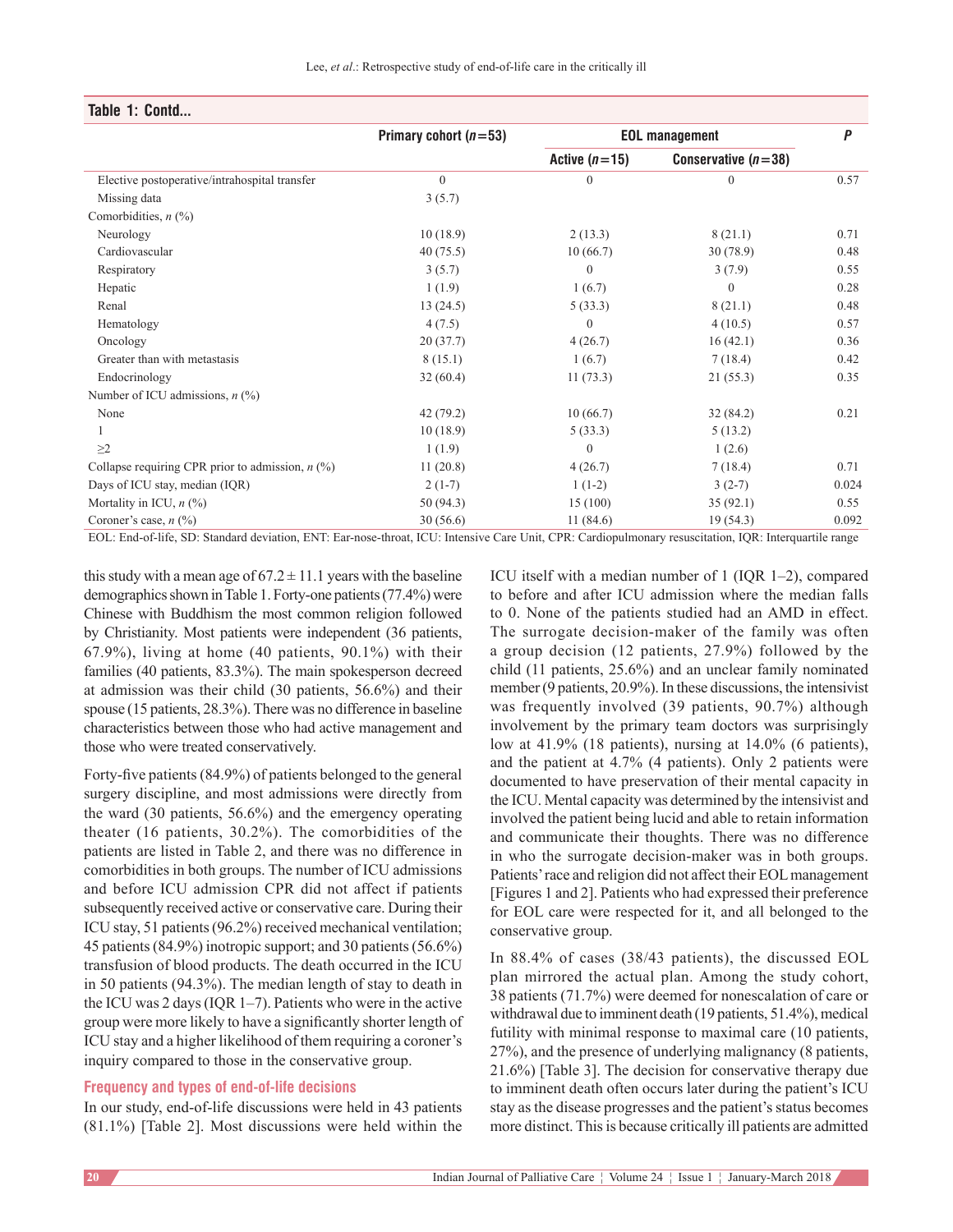|  |  |  |  | Table 2: Details of end-of-life discussion conducted |  |
|--|--|--|--|------------------------------------------------------|--|
|--|--|--|--|------------------------------------------------------|--|

|                                                                           | <b>Primary cohort</b> | <b>Actual treatment</b> |                       | P    |
|---------------------------------------------------------------------------|-----------------------|-------------------------|-----------------------|------|
|                                                                           | $(n=43)$              | Active $(n=5)$          | Conservative $(n=38)$ |      |
| Average number of discussion held, median (IQR)                           |                       |                         |                       |      |
| Before ICU admission                                                      | $0(0-1)$              | $1(0-2)$                | $\mathbf{0}$          | 0.24 |
| In ICU                                                                    | $1(1-2)$              | 1(1)                    | $1(1-2)$              | 0.50 |
| After discharge from ICU                                                  | 0                     | $\Omega$                | $\Omega$              | 0.55 |
| Time from admission to first EOL discussion in the ICU, median days (IQR) | $1(0-2.75)$           | $0(0-1)$                | $1(0-3)$              | 0.33 |
| Presence of AMD, $n$ (%)                                                  | $\theta$              |                         |                       |      |
| Surrogate decision maker, $n$ (%)                                         |                       |                         |                       |      |
| Patient                                                                   | 2(4.7)                | $\mathbf{0}$            | 2(5.3)                | 0.88 |
| Family nominated, spouse                                                  | 6(14.0)               | $\Omega$                | 6(15.8)               |      |
| Family nominated, child                                                   | 11(25.6)              | 2(40)                   | 9(23.7)               |      |
| Family nominated, sibling                                                 | 1(2.3)                | $\mathbf{0}$            | 1(2.6)                |      |
| Family nominated, relative                                                | 1(2.3)                | $\Omega$                | 1(2.6)                |      |
| Family group decision                                                     | 12(27.9)              | 1(20)                   | 11(28.9)              |      |
| Family nominated but unclear                                              | 9(20.9)               | 2(40)                   | 7(18.4)               |      |
| Unclear                                                                   | 1(2.3)                | $\mathbf{0}$            | 1(2.6)                |      |
| Legal power of attorney/court appointed/parent/friend                     | $\theta$              | $\Omega$                | $\theta$              |      |
| Parties present, $n$ (%)                                                  |                       |                         |                       |      |
| Patient                                                                   | 4(9.3)                | $\theta$                | 4(10.5)               | 1    |
| Primary doctor                                                            | 18(41.9)              | 1(20)                   | 17(44.7)              | 0.38 |
| Surrogate                                                                 | 41 $(95.3)$           | 5(100)                  | 36(94.7)              |      |
| Intensivist                                                               | 39 (90.7)             | 5(100)                  | 34(89.5)              |      |
| Nurse                                                                     | 6(14.0)               | 1(20)                   | 5(13.2)               | 0.55 |
| Patient's preference known, $n$ (%)                                       |                       |                         |                       |      |
| <b>Before ICU</b>                                                         | 5(11.6)               | $\mathbf{0}$            | 5(13.2)               |      |
| In ICU                                                                    | 4(9.3)                | $\Omega$                | 4(10.5)               | 1    |

ICU: Intensive Care Unit, IQR: Interquartile range, EOL: End‑of‑life, AMD: Advanced medical directive

| Table 3: Reasons for conservative management |                                                |  |  |  |
|----------------------------------------------|------------------------------------------------|--|--|--|
|                                              | <b>Conservative EOL</b><br>management $(n=38)$ |  |  |  |
| Reason for conservative management, $n$ (%)  |                                                |  |  |  |
| Certain death                                | 19(51.4)                                       |  |  |  |
| Medical futility                             | 10(27)                                         |  |  |  |
| Comorbidities                                | 1(2.7)                                         |  |  |  |
| Malignancy                                   | 8(21.6)                                        |  |  |  |
| Age                                          | 1(2.7)                                         |  |  |  |
| Poor quality of life                         | 3(8.1)                                         |  |  |  |
| Surrogate initiated                          | 3(8.1)                                         |  |  |  |
| Patient initiated                            | 3(8.1)                                         |  |  |  |

EOL: End-of-life

in the early stages for resuscitation and may later deteriorate and be determined to likely perish despite maximal medical treatment.

At the time of death, 50 patients(94.3%) were given intravenous fluids/TPN/tube feeding, 69.8% (37 patients) remained on ventilator support, 62.3% (33 patients) on inotropes, and 52.8% (28 patients) on sedatives [Table 4]. Patients who were placed on active EOL management were more likely to receive at the time of death inotropes, CPR, sedation, and ventilator-assisted ventilation although communication with the family was significantly poorer.

## **Discussion**

In this single-center, single ICU retrospective study, we found that 71.7% of patients dying in the SICU were confined to either treatment withdrawal (32.1%) or withhold (39.6%). There did not appear to be any significant difference in EOL management among different religions or races.

While patient autonomy is well established in Western society, its role in the Asian context is complicated. Singapore law[8] believes in the "individual autonomy" model whereby patients themselves have the right to know about their conditions and make their own decisions. However locally, families (especially of elderly patients) expect to be the first to know, and they will subsequently decide how much information to disclose to the patient.[9,10] While this generally stems from good intentions, in the case of EOL care, collective decision-making by the family may not always be in concordance to the patient's true wishes. It is startling to know that one-third of surrogates' decisions run discordant to patients' wishes<sup>[11]</sup> and up to  $60\%$  of physicians would overrule incompetent patients' previously documented wishes.[12] The strong emphasis of filial piety based on the practice of Confucianism may also make it difficult for families to decide to withdraw or withhold therapy for the patient.

One way to mitigate this is the role of advance care planning (ACP) and the AMD. ACP is held in conjunction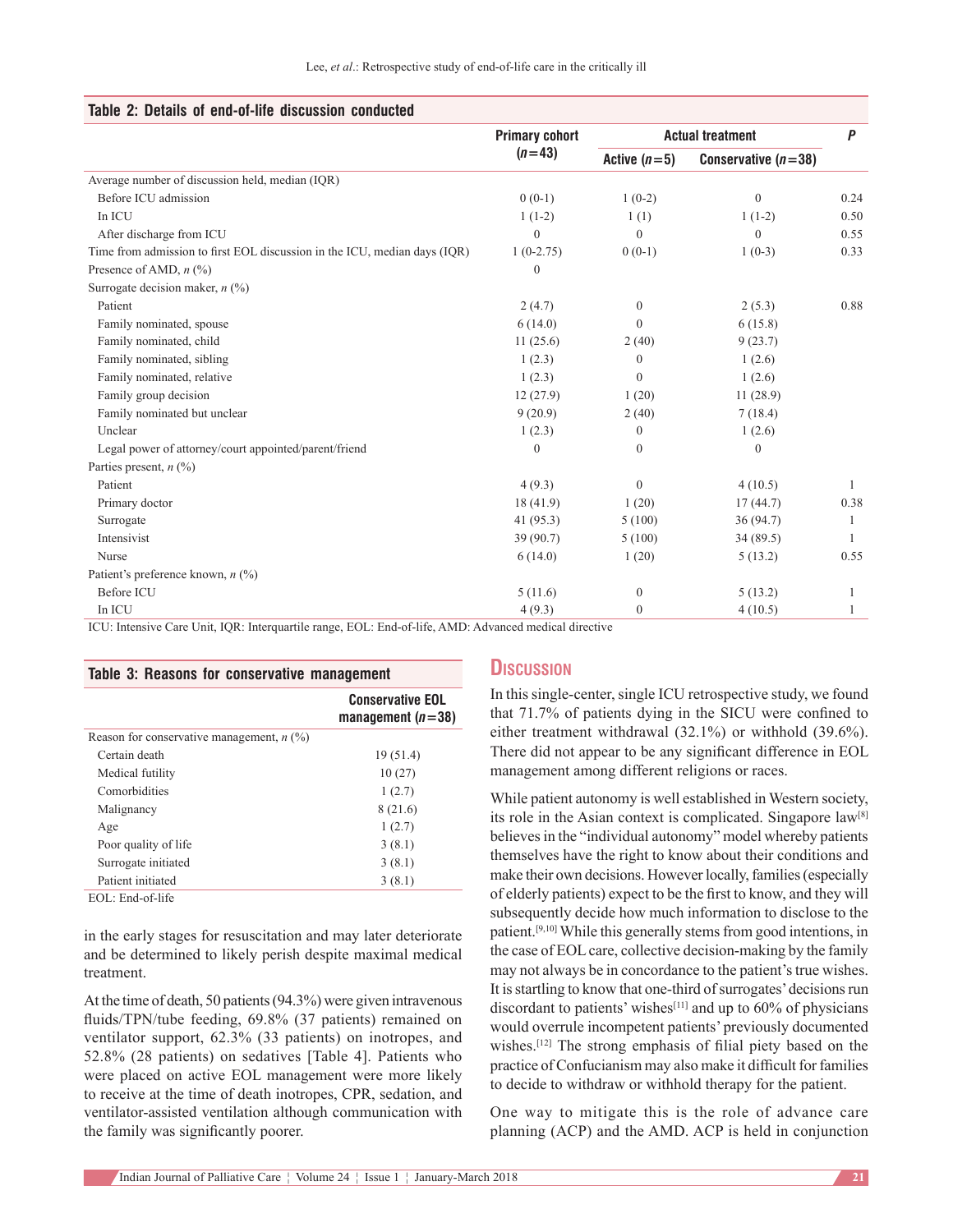| Table 4: Details of therapy received at the time of death |  |  |  |  |  |  |  |
|-----------------------------------------------------------|--|--|--|--|--|--|--|
|-----------------------------------------------------------|--|--|--|--|--|--|--|

|                                            | Primary cohort $(n=53)$ | <b>EOL management</b> | p                     |        |
|--------------------------------------------|-------------------------|-----------------------|-----------------------|--------|
|                                            |                         | Active $(n=15)$       | Conservative $(n=38)$ |        |
| Therapy received at time of death, $n$ (%) |                         |                       |                       |        |
| Inotropes                                  | 33(62.3)                | 15(100)               | 18(47.4)              | < 0.01 |
| Renal replacement therapy                  | 4(7.5)                  | 2(13.3)               | 2(5.3)                | 0.57   |
| Tube feeding                               | 10(18.9)                | 1(6.7)                | 9(23.7)               | 0.25   |
| <b>CPR</b>                                 | 7(13.2)                 | 7(46.7)               | $\theta$              | < 0.01 |
| Sedation                                   | 28(52.8)                | 4(26.7)               | 24(63.2)              | 0.031  |
| Ventilator assisted ventilation            | 37(69.8)                | 14(93.3)              | 23(60.5)              | 0.022  |
| Total parenteral nutrition                 | 3(5.7)                  | 0                     | 3(7.9)                | 0.55   |
| Fluids                                     | 42(79.2)                | 14(93.3)              | 28(73.7)              | 0.15   |
| Antibiotics                                | 38(71.7)                | 12(80)                | 26(68.4)              | 0.51   |
| Communication to family, $n$ (%)           | 45 (84.9)               | 8(53.3)               | 37 (97.4)             | < 0.01 |

CPR: Cardiopulmonary resuscitation, EOL: End-of-life



**Figure 1:** Distribution of patients of religion to end-of-life management plan.

with the patient, caregivers, family members, medical team, to enable the patient to make informed decisions on his future health care, should he losses the ability to participate in these therapy decisions.[13] This has been shown to improve patients' quality of life at the end, as well as patients and their families' satisfaction as they have less stress, anxiety, and depression.<sup>[14]</sup> Detering *et al*.<sup>[14]</sup> in his prospective, randomized controlled trial also found that patients were not only interested in ACP, but they expected their medical team to initiate discussions. The AMD is a legally binding document that can be signed by any person aged 21 years and above with mental capacity. It acts to inform the medical team of the person's wish to avoid any life‑sustaining therapy in situations where death is imminent. Unfortunately, population awareness and uptake of the AMD and ACP appears to be low,<sup>[15-17]</sup> with only 37.9% expressing knowledge of the AMD, and 0.4% actually signing the form.<sup>[18]</sup> While the AMD ensures that patients receive the care they prefer during their EOL phase, studies have failed to show that AMDs improve medical or EOL care.<sup>[19-21]</sup> However, ACP use is associated with significant cost savings of 25%!<sup>[22]</sup>



**Figure 2:** Distribution of race to end-of-life management plan.

It is hence important to engage patients early, particularly if they are elderly, have disseminated oncological disease or severe end-organ dysfunction with regards to ACP. In our study, most of the EOL discussions were held during patients' ICU stay (median 1 (IQR 1–2)) and only 4.7% of patients were involved in their final EOL care decision-making. While this could be contributed by the fact that patient admitted to the ICU are critically ill, often sedated, and therefore unable to participate actively in their own care, this value is similar to another local study published in 2011 which shows that the general ward patient involvement in EOL care was at a dismal 6.2%.[17] Could this be due to the paternalistic approach in the Asian community? In contrast, Foo *et al*. found that in Singapore, 80% of the elderly would actually like to play an active role in their EOL decisions.[11] While there is no doubt the significance of patients' wishes and/or their families' and surrogates' on EOL care, a large Asian study showed that only 43.9% of intensivists were comfortable holding a discussion on EOL care.[23] Perhaps, the limitation, therefore, lies in the varying practices of the intensivists. Hence, this emphasizes a greater need for clinicians to gain skills in such discussions so that these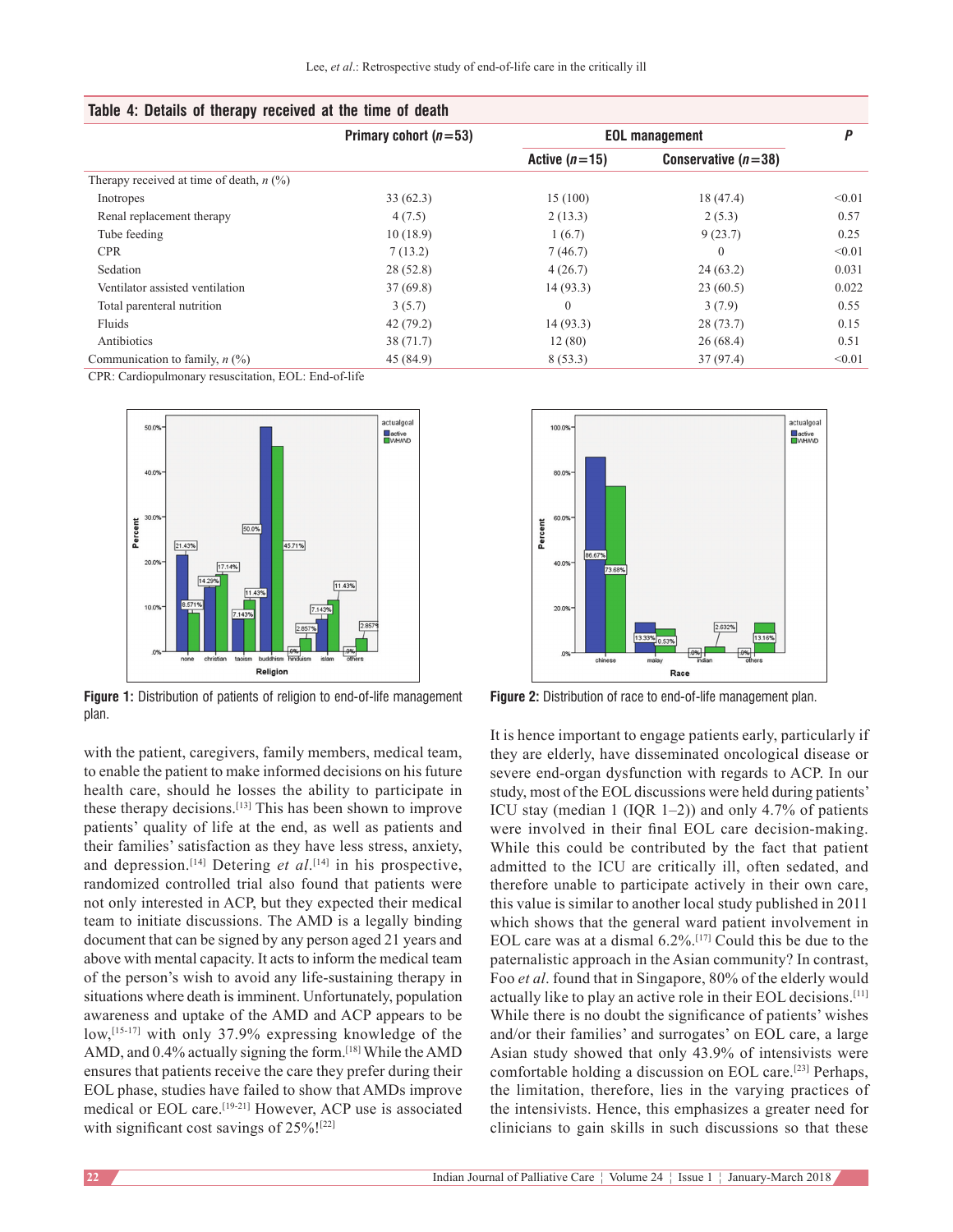discussions can be conducted with their patients earlier while they still have adequate mental capacity.

Religion is believed to play a huge role in how patients view death. In a multiracial and religious society like ours, we have to take this in consideration during EOL discussions. For the Chinese, death is a taboo subject and any discussion about it is believed to be associated with bad luck.[24] In contrast, Muslims tend be more accepting of death and see death as predetermined and is a gateway to the afterlife.[25] In Taoism, death is also seen as a continuum of life and is often described as "a release from the body" and is accepted as a part of life.<sup>[26]</sup> Similarly, Buddhists believe in samsara which is a cycle of death and rebirth.[27] To them, life ceases to exist when the good karma accumulated from the previous life has been fully utilized. Besides religion of our patients, studies have also shown that the religion of the physicians may affect EOL decisions. The ETHICUS study found that Muslim physicians were more likely to withhold rather than to withdraw treatment.<sup>[3,4]</sup> Our study, however, failed to detect a significant difference between EOL management for both groups.

One‑third of the patients in the conservative EOL care group were partially dependent or dependent on others for their daily function. This is congruent with the systematic review done by Frost which identified factors for a more conservative approach on EOL care to be more advance age, systemic illness, and limited functional status.[28] The decision for this could be because these patients are likely to have poor quality of life even after recovery from the critical illness, the potential for a prolonged hospitalization stay and rehabilitation period and the increased burden on the family to care for such patients.

Patients who received conservative EOL care tended to have better communication with the medical team and a longer length of stay. The median time from admission to first EOL discussion was  $0$  (IQR 0–1) versus 1 (IQR 0–3) days for the active versus conservative group. This could be attributed to the fact that the prognosis of these patients may not have been obvious from admission, and more time was required before an EOL discussion and decision was made. Therefore, this allowed the ICU team greater time to build rapport with the family before broaching the topic of conservative EOL care. Unfortunately, all patients who received a tracheostomy also belonged to the conservative group. This is likely due to the fact that patients for conservative EOL care tended to stay in the ICU for a longer period, hence, necessitating this invasive procedure. It is possible that an earlier EOL discussion with the inclusion of the use of invasive therapy may help to reduce an unnecessary procedure and also health-care costs.

#### **Limitations**

While this is the first known study on the practice of end-of-life care in patients dying in the ICU in Singapore, it is limited by its small sample size and the fact that this is a single center, single unit ICU study. This affects the ability of the study to be extrapolated to other patient populations such as medical, neurosurgical, and cardiothoracic critically ill patients. In

addition, APACHE scores were not collected, so we are unable to determine how severely ill our patients are compared to other international studies. Further studies with larger sample size in multicentered centers will help to expand on our findings.

# **Conclusion**

In summary, conservative EOL care decisions are made more than 2/3 of the time in the ICU with high congruence between the discussed decision and actual plan in place. In addition, there does not appear to be any significant differences in age, comorbidities or whom the surrogate-decision-maker is on patients' EOL care. An improved ACP may help to guide patients on their preference for EOL care which may hence result in improved patient and family satisfaction.

#### **Financial support and sponsorship**

The study was funded by departmental resources.

#### **Conflicts of interest**

There are no conflicts of interest.

## **References**

- 1. The Economist Intelligence Unit. The 2015 Quality of Death Index Ranking palliative care across the world 2nd edition. Available from: http://www.lienfoundation.org/sites/default/files/2015%20Quality%20 of%20Death%20Report.pdf. [Last accessed on 2017 Mar 05].
- 2. Prendergast TJ, Claessens MT, Luce JM. A national survey of end‑of‑life care for critically ill patients. Am J Respir Crit Care Med 1998;158:1163‑7.
- 3. Sprung CL, Cohen SL, Sjokvist P, Baras M, Bulow HH, Hovilehto S, *et al.* End‑of‑life practices in European Intensive Care Units: The Ethicus Study. JAMA 2003;290:790‑7.
- 4. Sprung CL, Woodcock T, Sjokvist P, Ricou B, Bulow HH, Lippert A, *et al.* Reasons, considerations, difficulties and documentation of end-of-life decisions in European Intensive Care Units: The ETHICUS study. Intensive Care Med 2008;34:271‑7.
- 5. Weng L, Joynt GM, Lee A, Du B, Leung P, Peng J, *et al.* Attitudes towards ethical problems in critical care medicine: The Chinese perspective. Intensive Care Med 2011;37:655‑64.
- 6. Pochard F, Abroug F. End‑of‑life decisions in ICU and cultural specificities. Intensive Care Med 2005;31:506-7.
- 7. Schwarze ML, BradleyCT, Brasel KJ. Surgical "buy‑in": The contractual relationship between surgeons and patients that influences decisions regarding life-supporting therapy. Crit Care Med 2010;38:843-8.
- 8. Jeyaretnam P. Understanding Health Law. Singapore Medical Association March, 2001. Available from: https://www.sma.org. sg/UploadedImg/files/CMEP/Health%207.pdf. [Last accessed on 2017 Apr 19].
- 9. Chan HM. Sharing death and dying: Advance directives, autonomy and the family. Bioethics 2004;18:87‑103.
- 10. Kwak J, Haley WE. Current research findings on end-of-life decision making among racially or ethnically diverse groups. Gerontologist 2005;45:634‑41.
- 11. Foo AS, Lee TW, Soh CR. Discrepancies in end-of-life decisions between elderly patients and their named surrogates. Ann Acad Med Singapore 2012;41:141-53.
- 12. Foo WT, Zheng Y, Kwee AK, Yang GM, Krishna L. Factors considered in end‑of‑life care decision making by health care professionals. Am J Hosp Palliat Care 2013;30:354‑8.
- 13. Singer PA, Robertson G, Roy DJ. Bioethics for clinicians: 6. Advance care planning. CMAJ 1996;155:1689-92.
- 14. Detering KM, Hancock AD, Reade MC, Silvester W. The impact of advance care planning on end of life care in elderly patients: Randomised controlled trial. BMJ 2010;340:c1345.